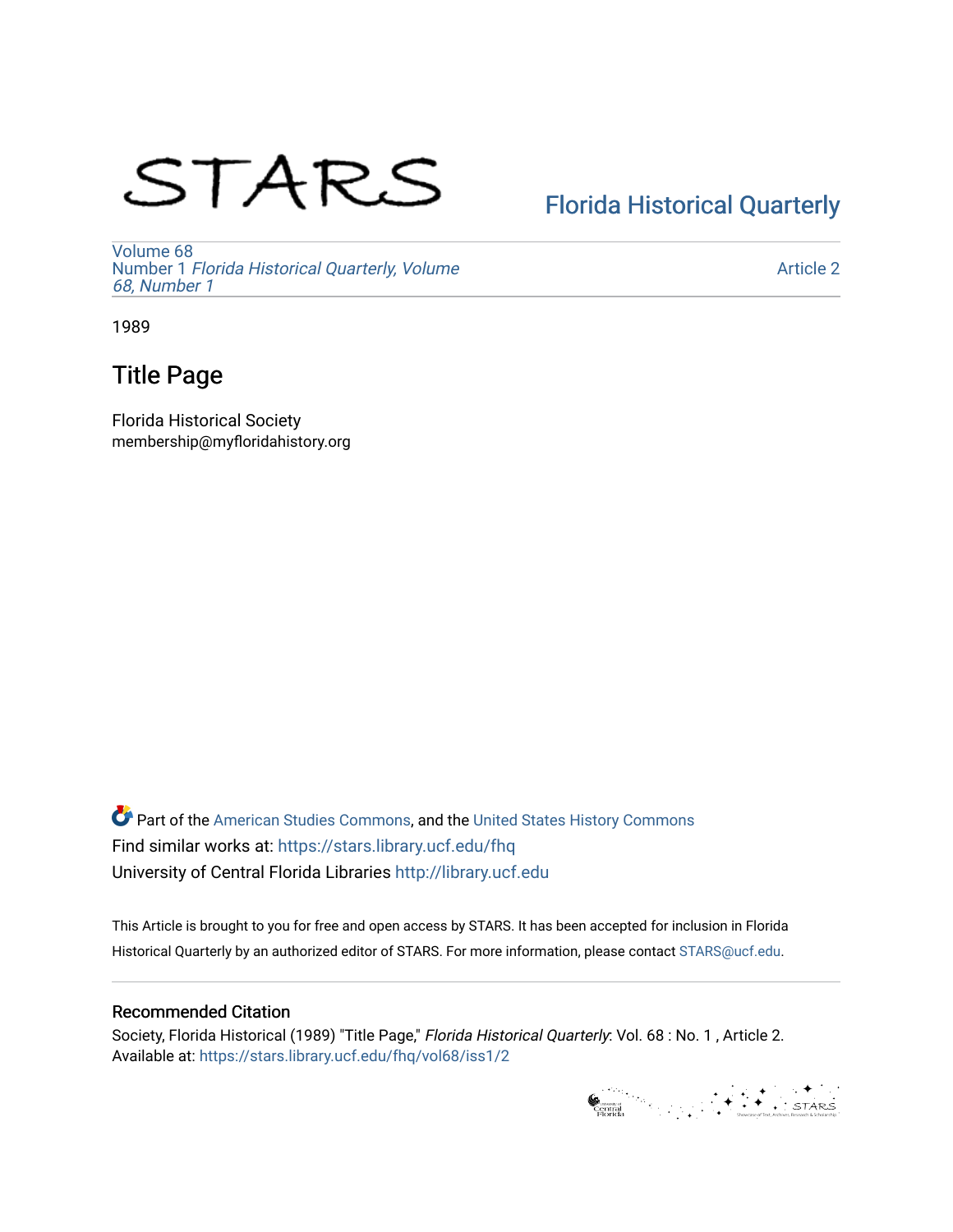Society: Title Page

 $\widehat{\mathbb{C}}$ he Florida Historical Quarterly

**July 1989** PUBLISHED BY THE FLORIDA

1

Published by STARS, 1989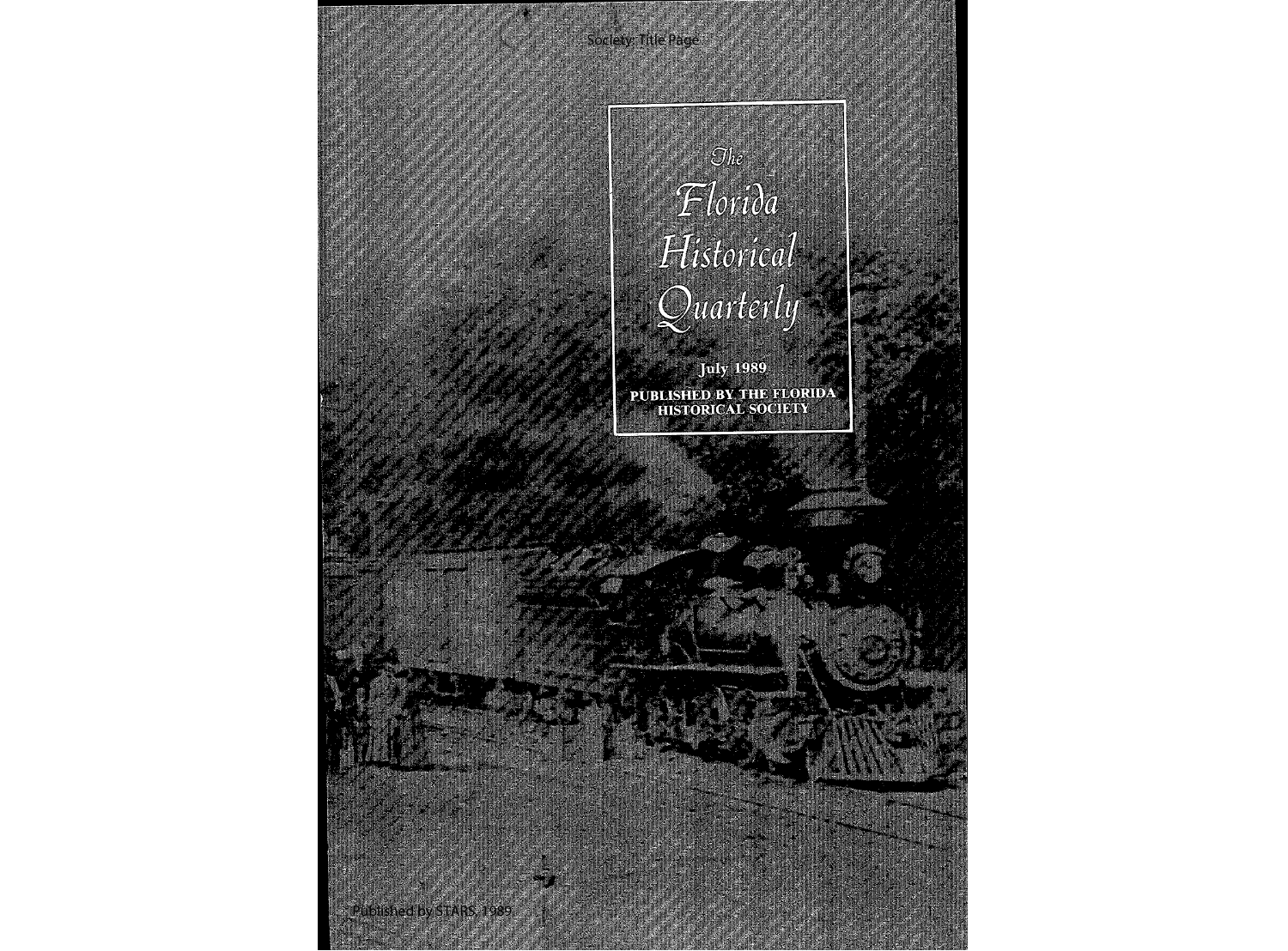#### COVER

Two eastbound trains and passengers appear to be waiting at the Archer depot for a westbound train from Gainesville, ca. 1910. The wood-burning freight on the right has arrived from Cedar Key, while the coal-burning train on the left has come from the south. The line on the right is the original "Florida Railroad" built by Senator David Levy Yulee's company. Originating in Fernandina, the line had reached Archer by 1859, and was completed to its terminus at Cedar Key in 1861. The line on the left was built to haul phosphate from the mines in the area and other freight. It eventually went all the way to Tampa. *From the collection of Herbert J. Doherty, Jr. Gainesville.*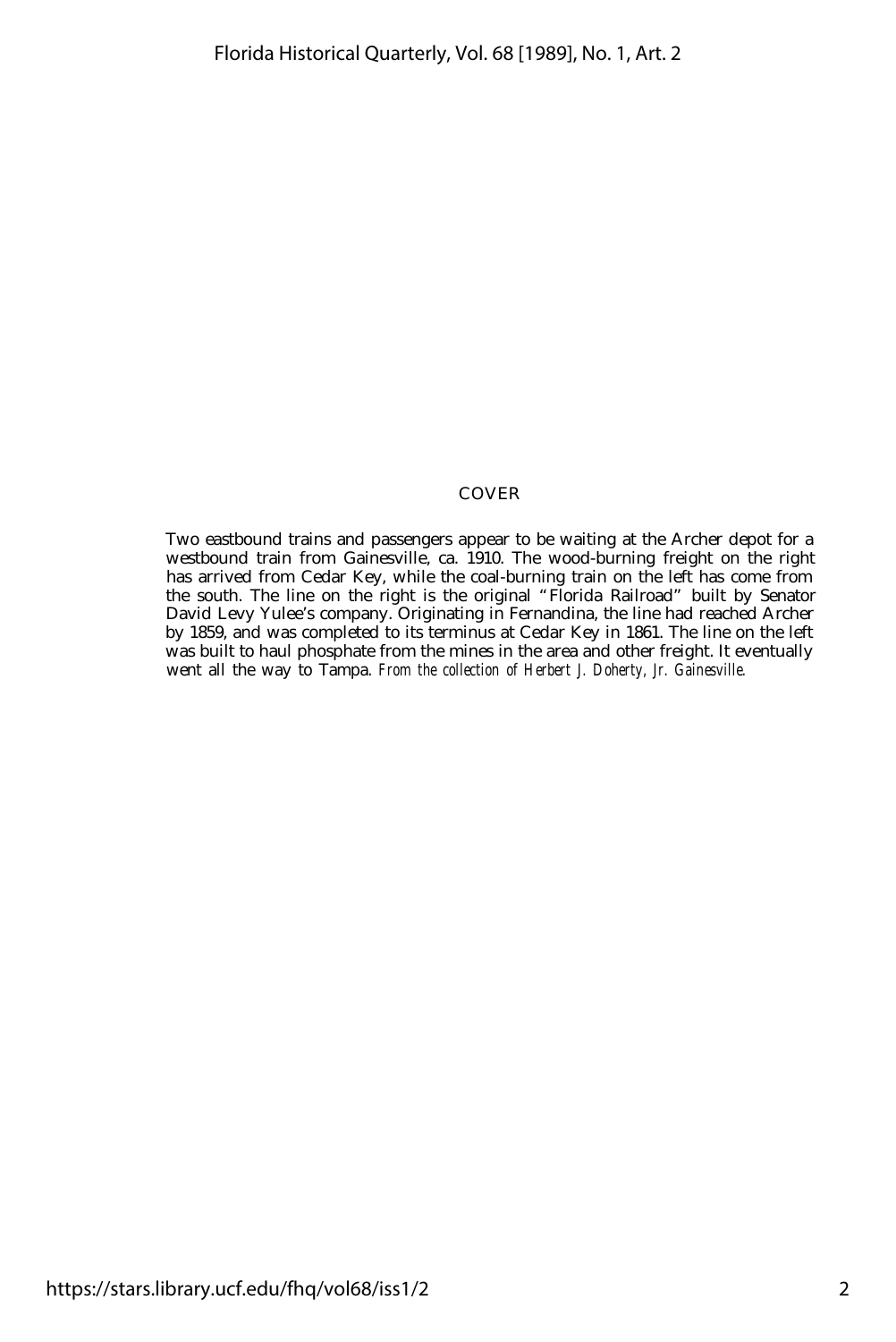



THE FLORIDA HISTORICAL SOCIETY

COPYRIGHT 1989

by the Florida Historical Society, Tampa Florida. Second class postage paid at Tampa and DeLeon Springs, Florida. Printed by E. O. Painter Printing Co., DeLeon Springs, Florida.

(ISSN 0015-4113)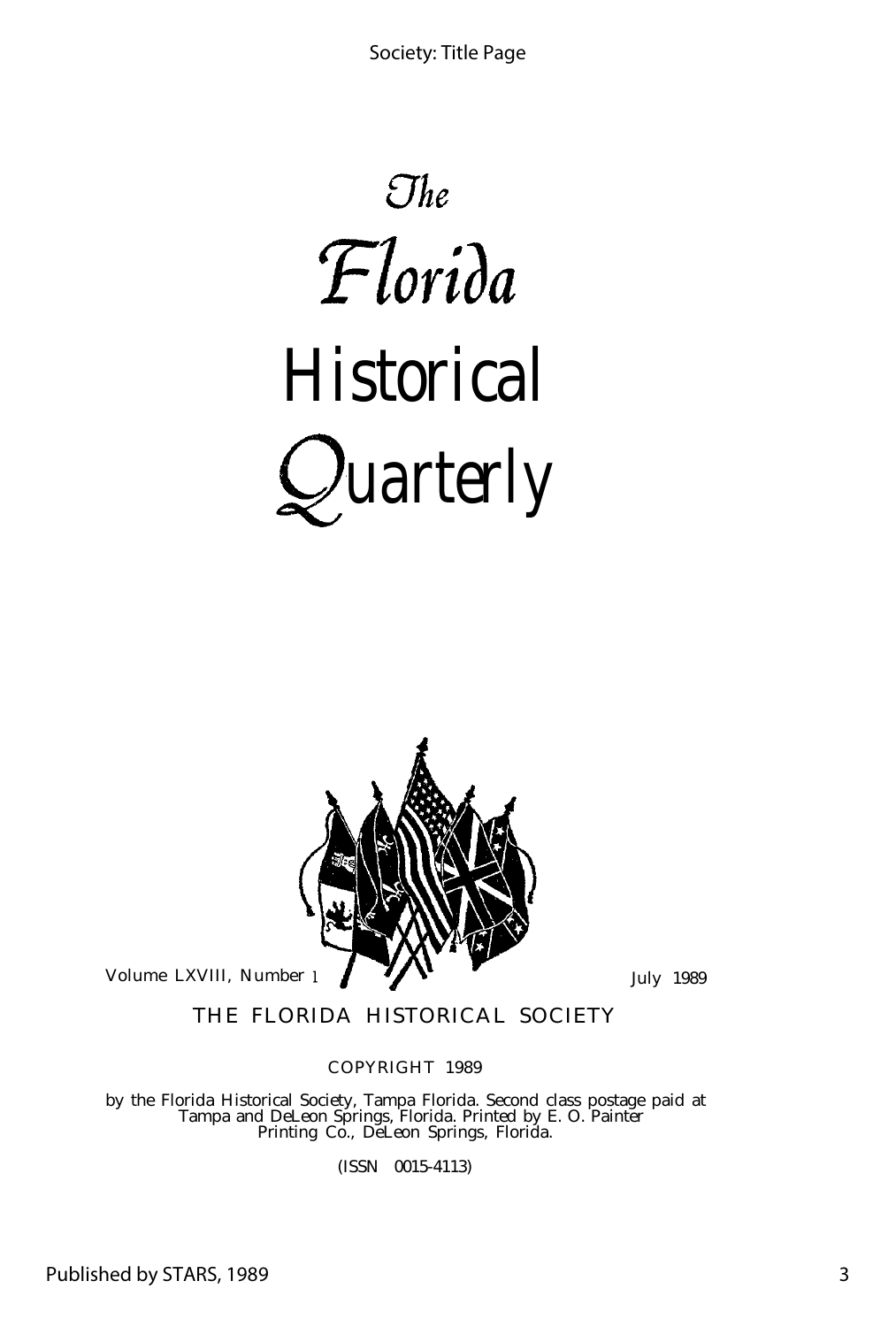### **THE FLORIDA HISTORICAL QUARTERLY**

Samuel Proctor, *Editor*

Everett W. Caudle, *Editorial Assistant*

*EDITORIAL ADVISORY BOARD*

David R. Colburn University of Florida<br>
Herbert J. Doherty. Jr. University of Florida Herbert J. Doherty, Jr. Michael V. Gannon University of Florida

John K. Mahon University of Florida (Emeritus) Jerrell H. Shofner University of Central Florida Charlton W. Tebeau University of Miami (Emeritus)

Correspondence concerning contributions, books for review, and all editorial matters should be addressed to the Editor, *Florida Historical Quarterly,* Box 14045, University Station, Gainesville, Florida 32604-2045.

The *Quarterly* is interested in articles and documents pertaining to the history of Florida. Sources, style, footnote form, originality of material and interpretation, clarity of thought, and interest of readers are considered. All copy, including footnotes, should be double-spaced. Footnotes are to be numbered consecutively in the text and assembled at the end of the article. Particular attention should be given to following the footnote style of the *Quarterly.* The author should submit an original and retain a carbon for security. Authors with access to IBM/ Wordstar programs are asked to submit both a hardcopy and a diskette. The Florida Historical Society and the Editor of the *Florida Historical Quarterly* accept no responsibility for statements made or opinions held by authors. The *Quarterly* reviews books dealing with all aspects of Florida history. Books to be reviewed should be sent to the Editor together with price and information on how they can be ordered.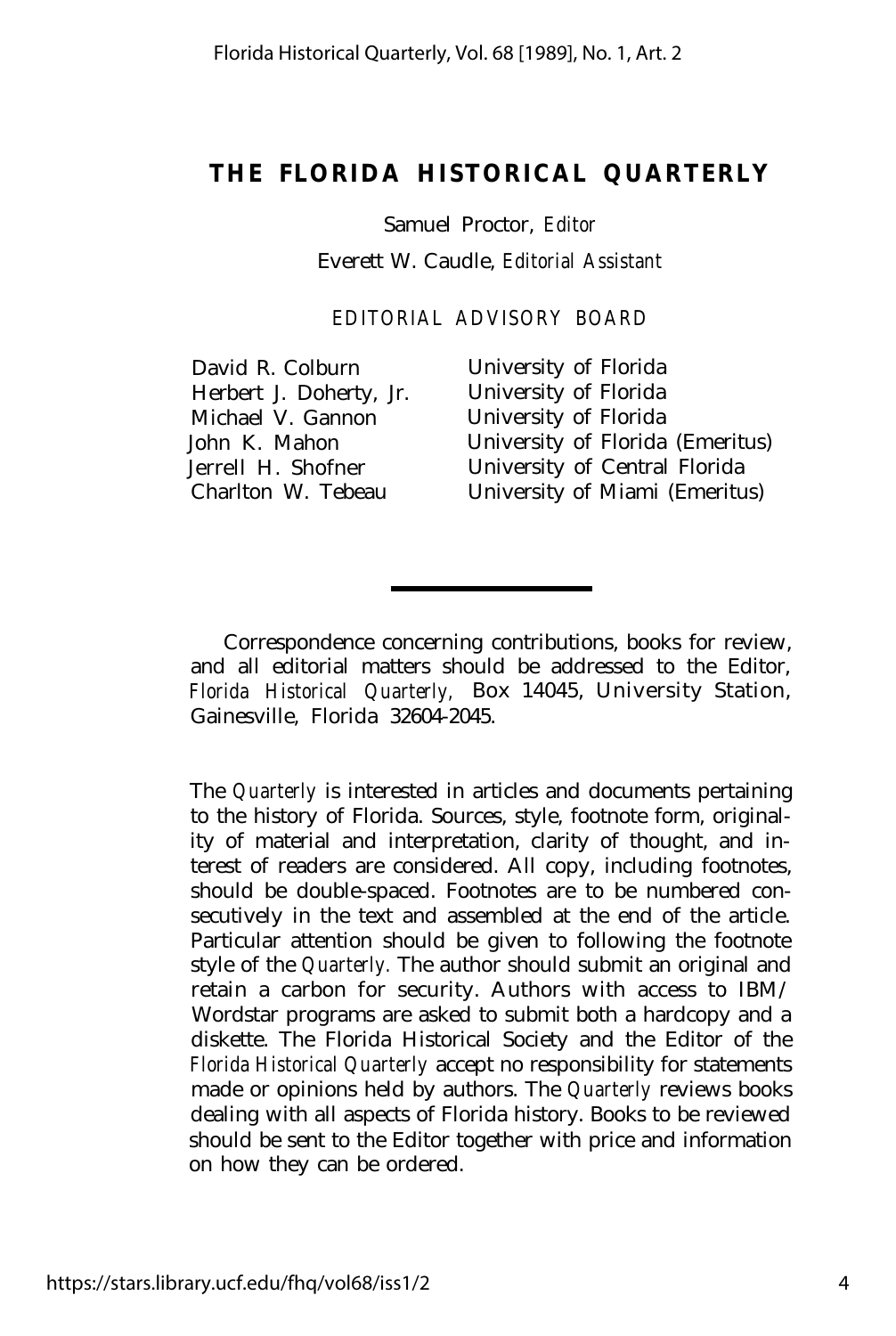# Table of Contents

| PENSACOLA PROGRESSIVE: JOHN MORENO COE<br>AND THE CAMPAIGN OF 1948<br>Sarah Hart Brown 1 |     |
|------------------------------------------------------------------------------------------|-----|
| THE SPANISH ST. AUGUSTINE COMMUNITY,<br>1784-1795: A REEVALUATION<br>Sherry Johnson 27   |     |
| BLACKS AND THE SEMINOLE REMOVAL<br>DEBATE, 1821-1835<br>George Klos 55                   |     |
| NOTES AND DOCUMENTS:<br>FLORIDA HISTORY IN PERIODICALS                                   | 79  |
|                                                                                          | 88  |
|                                                                                          | 119 |
|                                                                                          | 126 |